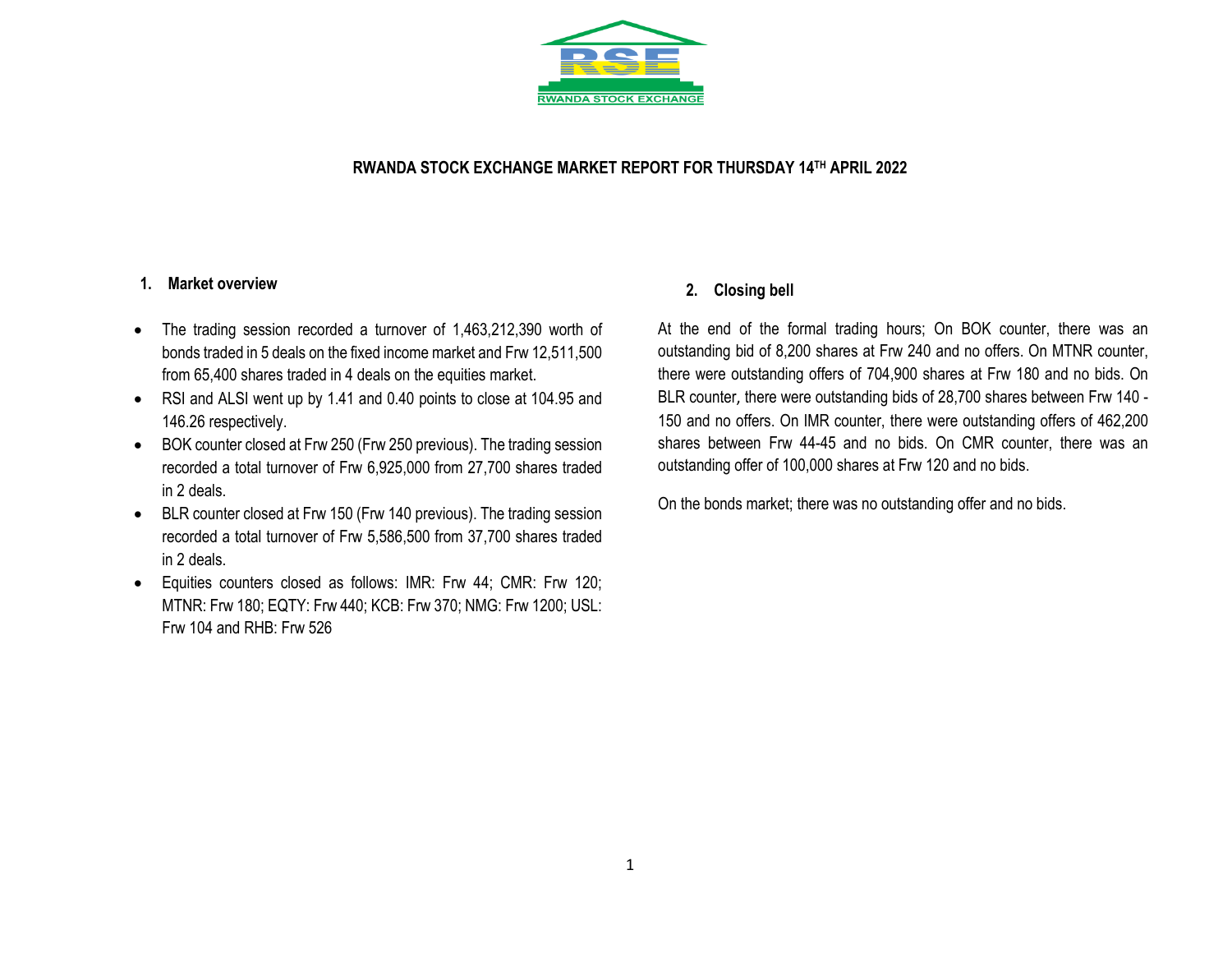# **3. Equities Market on 14/04/2022**

| <b>ISIN-CODE</b>    | <b>Stock</b> |       | Past 12<br>months<br><b>High - Low</b> | <b>High</b> | Today's<br>session<br>Low | <b>Closing</b> | Prev. | Change   | <b>Volume</b> | <b>Value</b> |
|---------------------|--------------|-------|----------------------------------------|-------------|---------------------------|----------------|-------|----------|---------------|--------------|
| RW000A1JCYA5        | <b>BOK</b>   | 250   | 221                                    | 250         | 250                       | 250            | 250   | $+0.00$  | 27,700        | 6,925,000    |
| RW000A1H63N6        | <b>BLR</b>   | 135   | 100                                    | 150         | 145                       | 150            | 140   | $+10.00$ | 37,700        | 5,586,500    |
| KE0000000380        | <b>NMG</b>   | 1,200 | 1,200                                  | 0.00        | 0.00                      | 1,200          | 1,200 | 0.00     | 0.00          | 0.00         |
| KE0000000315        | <b>KCB</b>   | 370   | 370                                    | 0.00        | 0.00                      | 370            | 370   | 0.00     | 0.00          | 0.00         |
| KE0000000489        | <b>USL</b>   | 104   | 104                                    | 0.00        | 0.00                      | 104            | 104   | 0.00     | 0.00          | 0.00         |
| KE0000000554        | <b>EQTY</b>  | 440   | 440                                    | 0.00        | 0.00                      | 440            | 440   | 0.00     | 0.00          | 0.00         |
| <b>RW000A2DN989</b> | <b>IMR</b>   | 46    | 43                                     | 0.00        | 0.00                      | 44             | 44    | 0.00     | 0.00          | 0.00         |
| ZAE000244737        | <b>RHB</b>   | 526   | 526                                    | 0.00        | 0.00                      | 526            | 526   | 0.00     | 0.00          | 0.00         |
| RW000A2QAPH5        | <b>CMR</b>   | 120   | 120                                    | 0.00        | 0.00                      | 120            | 120   | 0.00     | 0.00          | 0.00         |
| RW000A3CNNB4        | <b>MTNR</b>  | 269   | 175                                    | 0.00        | 0.00                      | 180            | 180   | 0.00     | 0.00          | 0.00         |

| <b>Market Status</b> |          |  |  |  |  |  |  |  |
|----------------------|----------|--|--|--|--|--|--|--|
| 08h50-08h59          | Pre-Open |  |  |  |  |  |  |  |
| 09h00-12h00          | Open     |  |  |  |  |  |  |  |
| 12h00-08h50          | Close    |  |  |  |  |  |  |  |

| <b>INDICES</b>         | <b>Previous</b> | <b>Today</b> | <b>Points</b>   | Change % | Exchange rate against Frw as at 14/04/2022 |          |                   |          |  |
|------------------------|-----------------|--------------|-----------------|----------|--------------------------------------------|----------|-------------------|----------|--|
| <b>RSI</b>             | 103.53          | 104.95       | $+1.41$         | $+1.37$  | <b>Currency</b>                            | Sell     | <b>Buy</b>        | Average  |  |
| <b>ALSI</b>            | 145.86          | 146.26       | $+0.40$         | $+0.28$  | <b>USD</b>                                 | 1,029.69 | 1,009.50          | 1,019.60 |  |
|                        |                 |              |                 |          | <b>KES</b>                                 | 8.91     | 8.74              | 8.83     |  |
| <b>OTHER TRADING</b>   |                 |              |                 |          | <b>UGS</b>                                 | 0.29     | 0.28              | 0.28     |  |
| <b>STAT</b>            |                 |              |                 |          | <b>BIF</b>                                 | 0.50     | 0.49              | 0.49     |  |
|                        |                 |              |                 |          | <b>TZS</b>                                 | 0.44     | 0.43              | 0.43     |  |
| <b>Shares traded</b>   | 815,200         | 65,400       | (749, 800)      | (91.97)  | ZAR                                        | 70.92    | 69.53             | 70.22    |  |
| <b>Equity Turnover</b> | 203,388,000     | 12,511,500   | (190, 876, 500) | (93.84)  | <b>Market Capitalization (Frw)</b>         |          |                   |          |  |
| Number of deals        | 2.00            | 4.00         | 2.00            | 100.00   |                                            |          | 3,729,144,524,016 |          |  |
|                        |                 |              |                 |          |                                            |          |                   |          |  |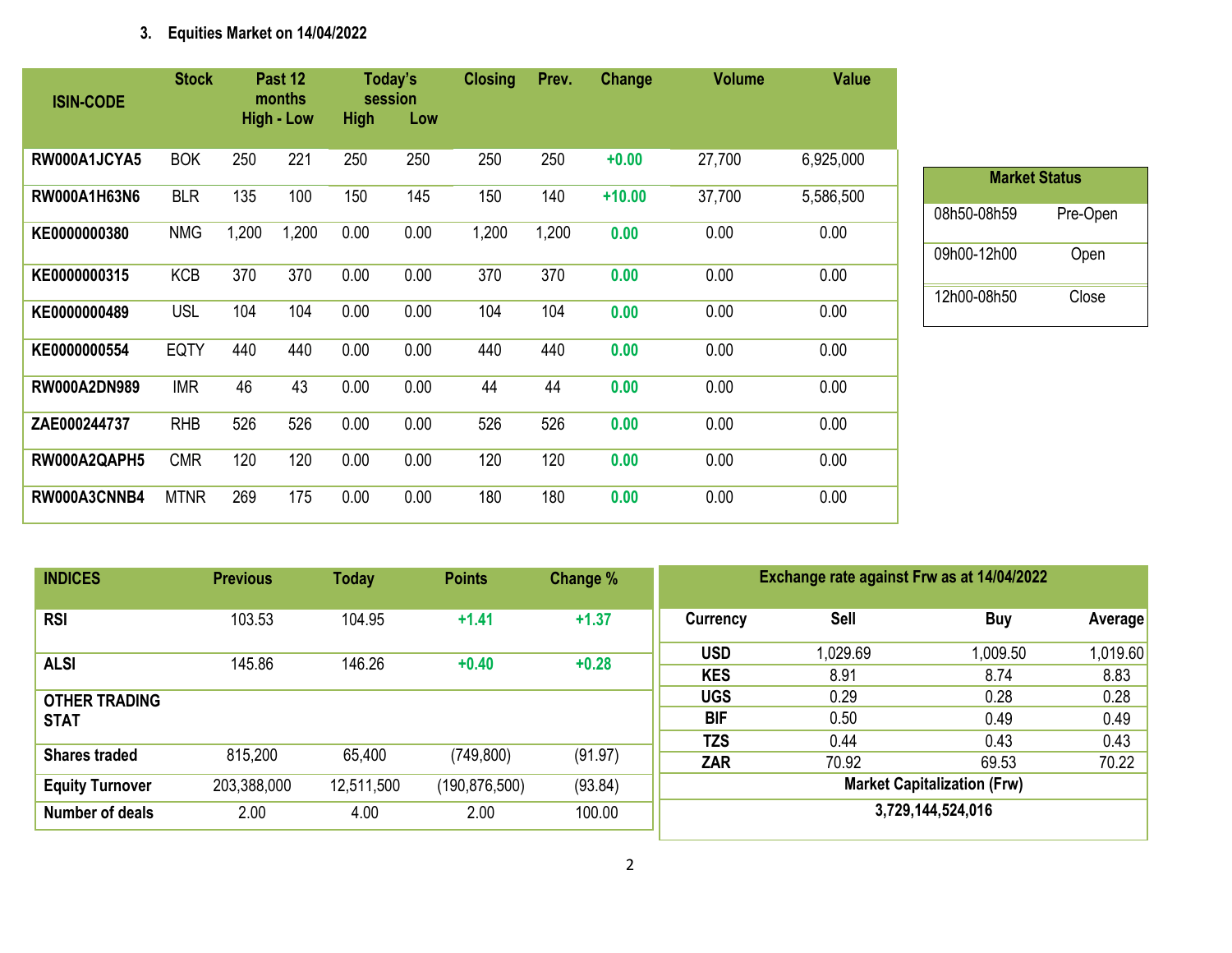**4. INDICES**



### **5. Bond market on 14/04/2022**

### **A. Government bonds**

| <b>ISIN-CODE</b>    | <b>Status</b> | <b>Security</b> | <b>Maturity</b> | <b>Coupon rate</b> | Close.       | Prev.        | <b>Bids</b> | <b>Offers</b> | <b>Bond traded</b> |
|---------------------|---------------|-----------------|-----------------|--------------------|--------------|--------------|-------------|---------------|--------------------|
|                     |               |                 |                 |                    | <b>Price</b> | <b>Price</b> |             |               |                    |
| <b>RW000A1Z2RJ7</b> |               | FXD2/2015/10yrs | 25/05/2025      | 12.925%            | 103.5        | 103.5        | 0.00        | 0.00          | 0.00               |
| RW000A182K48        |               | FXD2/2016/15Yrs | 09/05/2031      | 13.5%              | 103.5        | 103.5        | 0.00        | 0.00          | 0.00               |
| RW000A19JG53        |               | FXD2/2017/7Yrs  | 17/05/2024      | 12.675%            | 103          | 103          | 0.00        | 0.00          | 0.00               |
| <b>RW000A19NL84</b> |               | FXD3/2017/5Yrs  | 19/08/2022      | 12.200%            | 106          | 106          | 0.00        | 0.00          | 0.00               |
| RW000A19S1Q4        | Re-opened     | FXD4/2017/7Yrs  | 15/11/2024      | 12.40%             | 103          | 103          | 0.00        | 0.00          | 0.00               |
| RW000A19W8Z4        |               | FXD1/2018/5Yrs  | 17/02/2023      | 11.80%             | 109.2        | 109.2        | 0.00        | 0.00          | 0.00               |
| <b>RW000A19HS6</b>  | Re-opened     | FXD2/2018/10Yrs | 12/05/2028      | 12.50%             | 103.5        | 103.5        | 0.00        | 0.00          | 0.00               |
| RW000A194997        | Re-opened     | FXD3/2018/15Yrs | 05/08/2033      | 12.9%              | 105.63       | 105.3        | 0.00        | 0.00          | 1,300,000          |
| RW000A2RYEG9        | Re-opened     | FXD1/2019/7Yrs  | 13/02/2026      | 11.850%            | 104          | 104          | 0.00        | 0.00          | 0.00               |
| RW000A2R26W1        | Re-opened     | FXD2/2019/5Yrs  | 17/05/2024      | 11.300%            | 104.6        | 105          | 0.00        | 0.00          | 13,200,000         |
| RW000A2R64M3        | Re-opened     | FXD3/2019/20Yrs | 29/07/2039      | 13.250%            | 104.8        | 104.8        | 0.00        | 0.00          | 0.00               |
| <b>RW000A2SA2Y9</b> | Re-opened     | FXD4/2019/3Yrs  | 18/11/2022      | 10.950%            | 102          | 102          | 0.00        | 0.00          | 0.00               |
| <b>RW000A2SA2Z6</b> | Re-opened     | FXD5/2019/7Yrs  | 13/11/2026      | 11.550%            | 105.371      | 105.371      | 0.00        | 0.00          | 0.00               |
| <b>RW000A2SB2X0</b> |               | FXD1/2020/3Yrs  | 20/01/2023      | 10.800%            | 103          | 103          | 0.00        | 0.00          | 0.00               |
| <b>RW000A28UBB2</b> | Re-opened     | FXD2/2020/15Yrs | 02/02/2035      | 12.550%            | 102.5        | 102.5        | 0.00        | 0.00          | 0.00               |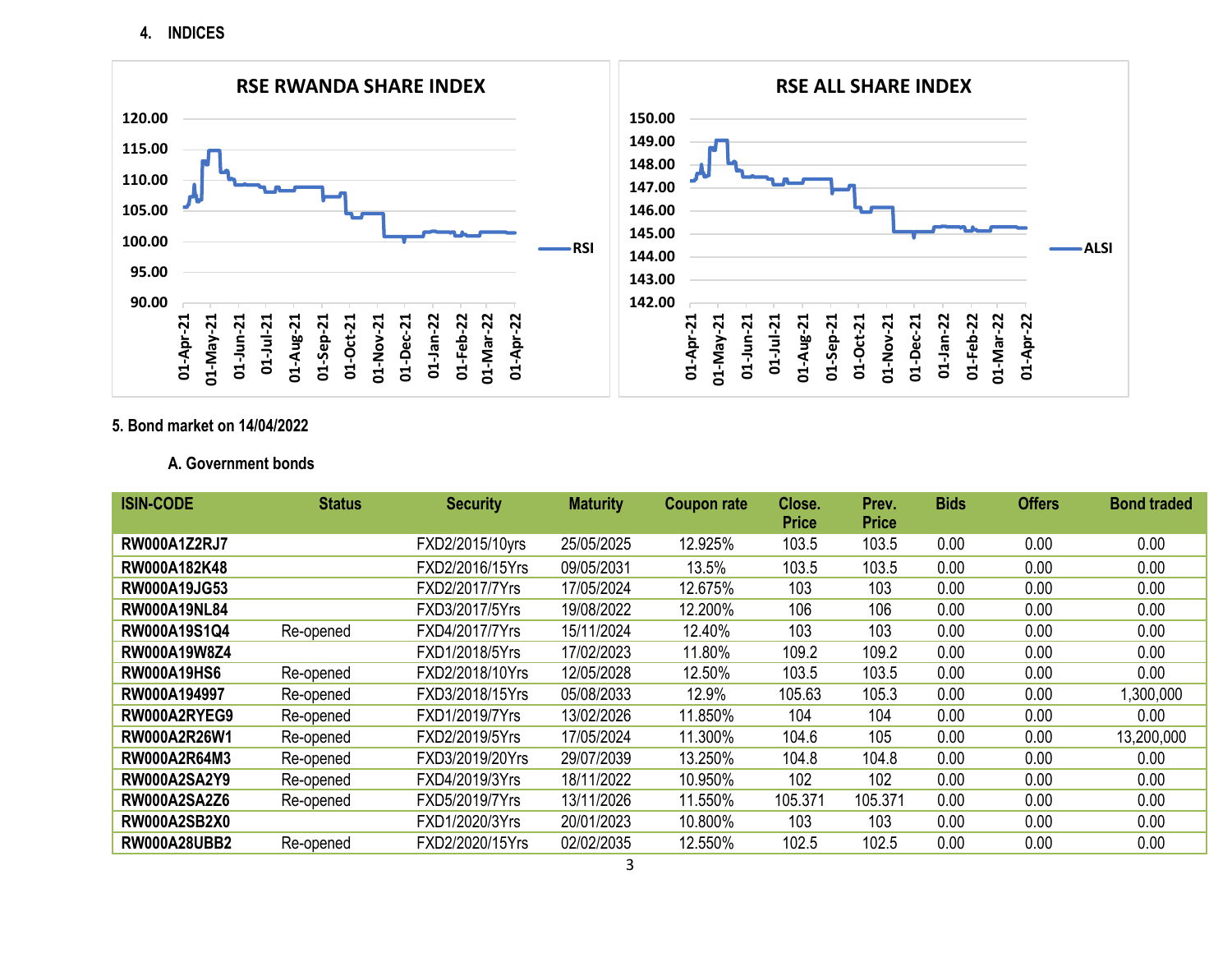| <b>RW000A28VKN6</b>       |               | FXD3/2020/3Yrs  | 24/03/2023      | 10.650%            | 100.04                 | 100.04                | 0.00        | 0.00          | 0.00               |
|---------------------------|---------------|-----------------|-----------------|--------------------|------------------------|-----------------------|-------------|---------------|--------------------|
| <b>RW000A28XYS2</b>       | Re-opened     | FXD4/2020/10Yrs | 10/05/2030      | 12.150%            | 102.4                  | 102.4                 | 0.00        | 0.00          | 0.00               |
| <b>RW000A281XB8</b>       | Re-opened     | FXD5/2020/5Yrs  | 18/08/2025      | 11.145%            | 104.8                  | 104.8                 | 0.00        | 0.00          | 0.00               |
| RW000A281XA0              | Re-opened     | FXD6/2020/20Yrs | 27/07/2040      | 13.150%            | 105                    | 105                   | 0.00        | 0.00          | 0.00               |
| RW000A283W59              | Re-opened     | FXD7/2020/7Yrs  | 12/11/2027      | 11.435%            | 104.5                  | 104.5                 | 0.00        | 0.00          | 0.00               |
| RW000A3KMCV0              |               | FXD1/2021/5Yrs  | 13/02/2026      | 11.00%             | 100.1                  | 100.1                 | 0.00        | 0.00          | 0.00               |
| RW000A3KMCW8              | Re-opened     | FXD2/2021/10Yrs | 07/02/2031      | 12.00%             | 102.2                  | 102.2                 | 0.00        | 0.00          | 0.00               |
| RW000A3KQVN8              | Re-opened     | FXD3/2021/15Yrs | 02/05/2036      | 12.50%             | 104.2                  | 104.2                 | 0.00        | 0.00          | 0.00               |
| RW000A3KVKE0              | Re-opened     | FXD4/2021/20Yrs | 26/07/2041      | 13.00%             | 103.5                  | 103.5                 | 0.00        | 0.00          | 0.00               |
| RW000A3KZPF7              |               | FXD5/2021/3Yrs  | 15/11/2024      | 10.650%            | 101.7                  | 107.1                 | 0.00        | 0.00          | 930,000,000        |
| RW000A3KZPG5              | Re-opened     | FXD6/2021/7Yrs  | 10/11/2028      | 11.425%            | 104.65                 | 103.351               | 0.00        | 0.00          | 480,000,000        |
| <b>RW000A3K2MS4</b>       |               | FXD1/2022/5Yrs  | 12/02/2027      | 11.00%             | 102                    | 102                   | 0.00        | 0.00          | 0.00               |
| <b>B. Corporate bonds</b> |               |                 |                 |                    |                        |                       |             |               |                    |
| <b>ISIN-CODE</b>          | <b>Status</b> | <b>Security</b> | <b>Maturity</b> | <b>Coupon rate</b> | Close.<br><b>Price</b> | Prev.<br><b>Price</b> | <b>Bids</b> | <b>Offers</b> | <b>Bond traded</b> |
| <b>RW000A3KU2U0</b>       |               | ECTL/2021/10Yrs | 11/06/2031      | 13.75%             | 103.3                  | 103.3                 | 0.00        | 0.00          | 0.00               |

## **6. CORPORATE NEWS**

- **MTN Rwandacell Plc: A proposal to pay a cash dividend of Frw 4.98 per share totaling approximately Frw 6.7 billion will be proposed to shareholders at this year's Annual General Meeting of Shareholders. Subject to the approval of shareholders, the dividend payment will be made by 30th June 2022 to all shareholders on the share register by 9th June 2022.**
- **KCB Group Plc: The Directors of KCB Group Plc have recommended a final dividend of KES 2.00, having paid an interim dividend of KES for each ordinary share on the issued and paid-up share capital of the company subject to shareholders approval. The final dividend will be payable to the members of the Company on the share register at the close of business on Monday 25th April 2022. If approved, the full dividend per share for the period ended 31st December 2021 will be KES 3.00 for each ordinary share.**